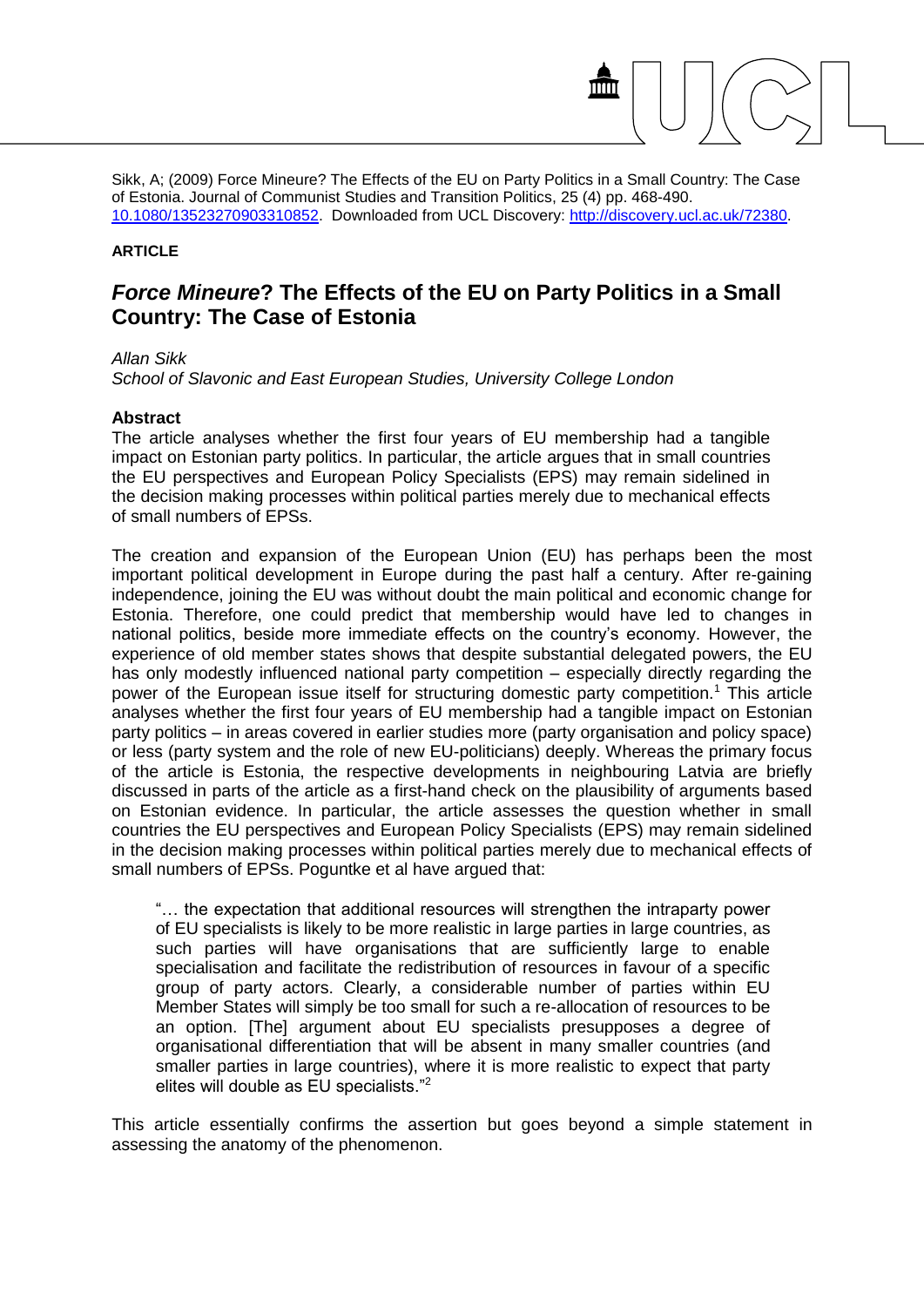*Direct effects* of EU membership on Estonian party politics are virtually non-existent, similarly to the experience of older member states of Western Europe and earlier evidence from new member states of Central and Eastern Europe.<sup>3</sup> The exit from the EU or significant opt-outs are not a realistic option and are not advocated by any significant actors. Repercussions of an exit from the EU would likely be economically and politically very costly and that is well understood. This is hardly surprisingly given that the popular support for the membership increased strikingly in the wake of accession. At the same time, the impact of Estonian parties and politicians on the EU policies is or is perceived to be marginal. Even though party programs usually argue vaguely that Estonia should be an "active member" of the EU and look carefully after its interests, there are no clear ideas how the country could gain more — or any real —leverage in the European policy process. Generally, Estonia is seen to be an EU policy-taker rather than an EU policy-maker. However, there are interesting fields where parties see opportunities or missions at the EU level – such as pushing for more market liberalism based on the country's experience of successful economic reforms or being actively engaged in EU's neighbourhood policy towards former Soviet Union countries. Despite occasional rhetorical optimism, the jury is still out on the question whether Estonian government or its six MEPs can have any influence on these issues. Some other issues related to EU that have caused some domestic political debate – such as levy on excess stocks of sugar, common energy policy and the use of European funds – but none of them has had the potential to spark a new party, generate a faction within an existing one or significantly restructure the competition among the existing parties. Therefore, most of this article focuses on three dimensions of *indirect impact* of EU membership: effects on the party system and patterns of competition, impact on intra-party distribution of power (including the role of the MEPs) and possible policy constraints on feasible domestic policy options. We analyse the failure to introduce the common currency as a critical case study where one could have expected strict constraints – the introduction of the Euro being a condition of membership – but nevertheless the country did not manage to introduce it during the first four years of membership.

*Content.* First we analyse the presence of EU-related issues in party programs and assess whether the positions may have structured the party system, however subtly. We will be looking at indicators in public opinion surveys from 2004 and 2007 and will assess the EU element in their 2003 and 2007 national election manifestos. Even though the 2007 election coincided with a set deadline for introduction of the Euro, it was not a significant topic in the campaign. While it was discussed to some extent, it failed to be decisive or even distinguish parties in a run up to elections. Even if the EU itself or the EU policies did not make it to the main agenda, the membership sparked new topics or changed the context of others that would have likely not entered the agenda otherwise. Such topics include worker migration to old member states (mostly to Finland) that has raised specific concerns – such as real or potential shortages of doctors, nurses, bus drivers and construction workers, i.e. in sectors that have been more affected by more open borders. Other issues that would have mattered regardless of membership have clearly acquired a different context. For example, the matter of energy security has assumed a distinct EU twist – both in terms of Common Energy Policy and membership obligations that lead to problems with oil shale mining in Estonia and closing of the Ignalina nuclear plant in Lithuania in 2009.<sup>4</sup> Also, regional development, infrastructure projects and agriculture have been discussed with frequent references to European structural funds. Yet, it is remarkable that the EU is usually seen as an organisation that poses constraints (e.g. oil shale) or creates opportunities (e.g. structural funds) rather than an arena of active policy formation. Foreign and energy policy seem to be the only real exceptions.

*Competition.* Membership in the EU may have an effect on party system by changing patterns of competition and impact on individual parties by creating new sources of influence (e.g. MEPs) and changing the distribution of power among erstwhile actors. Electoral systems are known to have impact on party systems starting from Maurice Duverger.<sup>5</sup> Two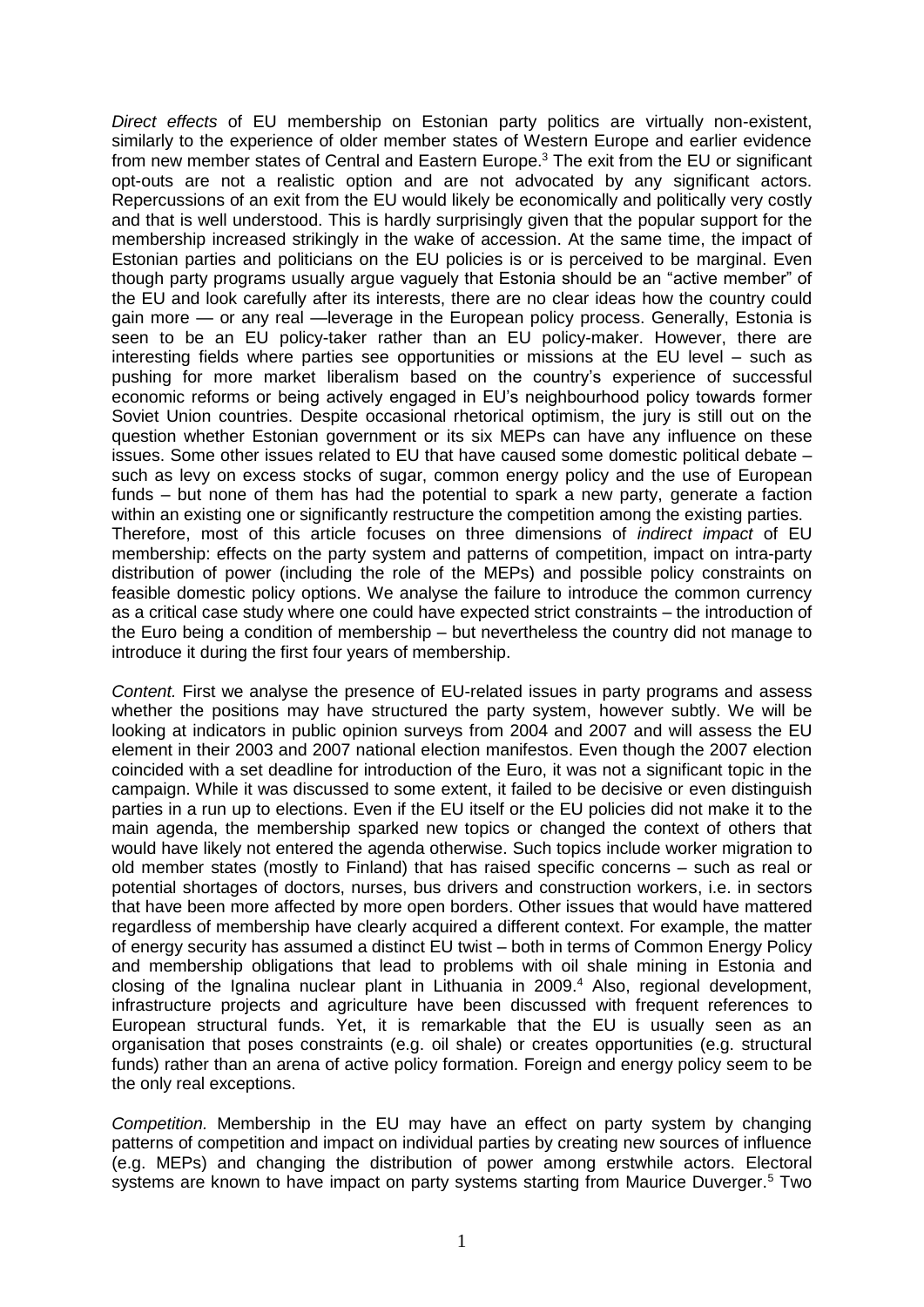factors are related to the European Parliament elections. First, as different electoral systems are used than in national elections, they are bound to lead to somewhat different outcomes and may restructure party systems. Secondly, a European Parliament election in itself adds an event to electoral calendar and provides opportunities and risks for political parties. It has a potential to change party system by bringing in new players, strengthening or weakening others and changing party elites – some take up new positions and others may acquire an aura of a winner or a loser. Also, the EU politicians from Estonia acquire a novel role in national politics and European affiliation of parties may have an effect on the parties themselves.

*Constraints*. It can be argued that globalization in general and the EU in particular constrains feasible policy options of national actors.<sup>6</sup> Implementing the *acquis communautaire* and meeting Luxembourg criteria set their constraints before accession. While it is difficult to imagine what Estonian politics would look like if the country did not enter the EU, Estonian politics without the existence of the EU is simply unimaginable. That is certainly different in most old member states, where democratic national politics had existed some time before the EU came around. Yet, some new and tangible constraints are posed on policies by the requirement to introduce the Euro and fulfil the corresponding Maastricht criteria. This article argues that rather lax deadlines combined with domestic opportunism, difficulty of controlling inflation through policies and the lack of popular enthusiasm for the common currency leave room for independent macroeconomic policies. Yet again, it is difficult to speculate about the range of policy options if the EU and European Monetary Union simply were not there.

This categorization of EU impacts used here is not an attempt to propose a better or more comprehensive classification for the effects of Europeanization than has been proposed before, for example by Robert Ladrech.<sup>7</sup> The categorization is used here for structuring the exploratory rather than strictly hypothesis-testing discussion of the Estonian case. Ladrech singles out five areas where the membership in the EU may affect political parties: policy/programmatic content, organization, patterns of party competition, party-government relations, and relations beyond the national party system. "Content" and "competition" match categories proposed here but "constraints" do not fall easily into Ladrech's areas. While it addresses parties' policy orientations, it does not refer directly to their positions on the EU itself or EU policies but to other fields where membership poses constraints.

# **Party Positions on the EU and the EU in Party Manifestos**

Support for EU membership increased substantially in Estonia during the first four years after accession. While in September 2003 the support for membership was 63 percent resulting in a 67 percent support at the accession referendum, it surpassed 70 percent in July 2006 and 80 percent in May 2007 (see [Figure 1\)](#page-13-0). The support for the introduction of Euro lagged behind, lingering at around 40 percent during 2006, but increasing to 47 in May 2007 – surpassing the figure for the opposed for the first time since September 2005 when the survey data has become available. In the following sections, we analyse the partisan dimensions in support for EU membership.

# [FIGURE 1 ABOUT HERE]

Since accession, there has been relatively little disagreement among parliamentary parties about the overall stance on the EU. The ratification of Constitutional Treaty in 2006 was a relatively subdued affair<sup>8</sup> and the debate on the ratification of Lisbon Treaty went even less noticed. As often noted, party-based Euroscepticism in Estonia has either been soft or the preserve of marginal political parties.<sup>9</sup> [Figure 2](#page-13-1) shows the mean self-placement of main party supporters and non-voters regarding further EU integration from election surveys conducted in 2004 and 2007.<sup>10</sup> Remarkably, in 2007, the means for five of the six parties were all mildly positive and within one tenth of the scale. With the exception of People's Union (PU), no significant changes occurred after the European Parliament elections – neither in the mean placement of party supporters nor their deviation from party means. The latter is still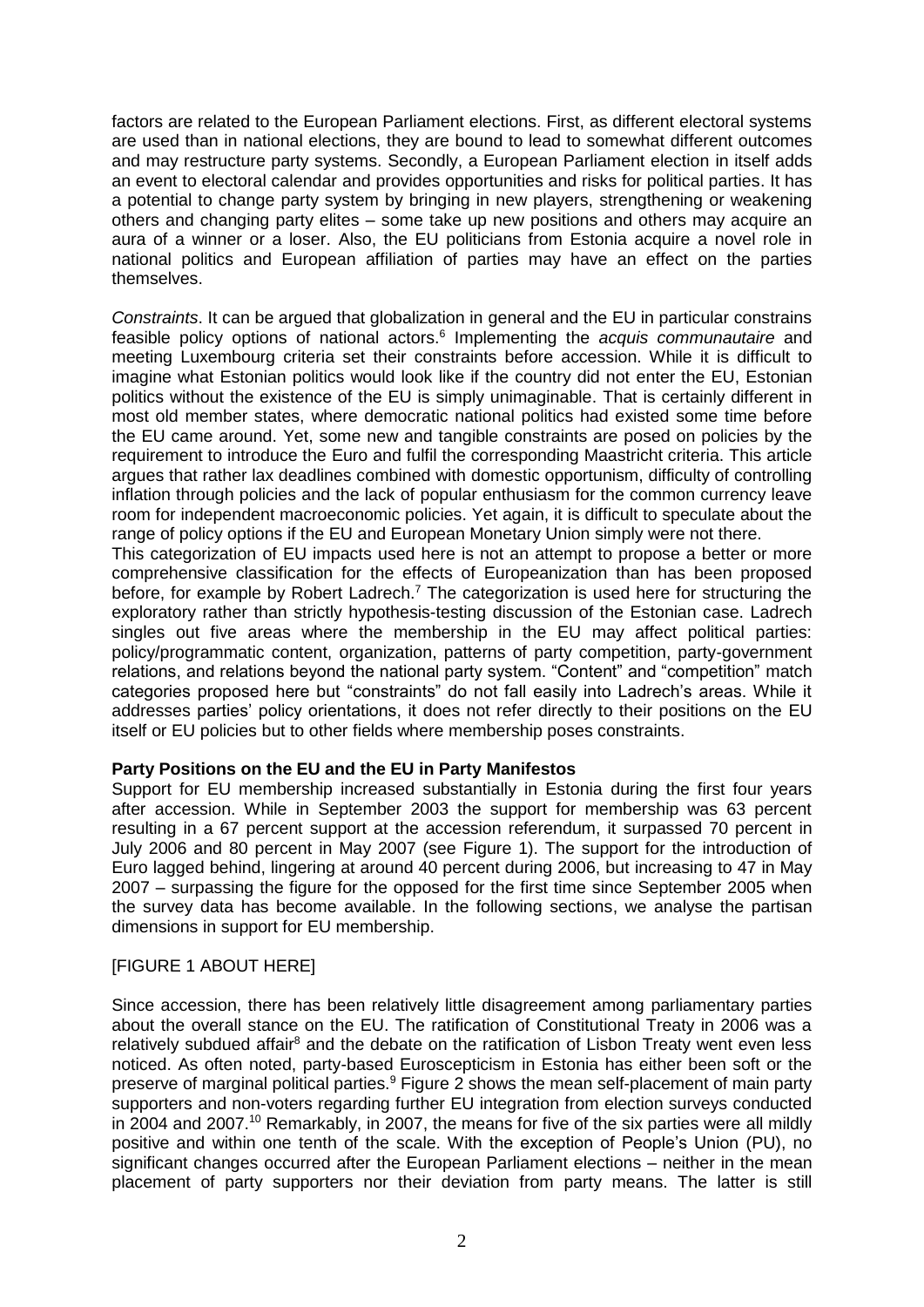universally high – i.e. the views of particularly party's voters have not become more uniform, and are still rather widespread and the parties thus barely distinguishable from each other.

## [FIGURE 2 ABOUT HERE]

Note that [Figure 2](#page-13-1) does not seem to match the general increase in support for the EU membership reported in [Figure 1.](#page-13-0) It is likely because the question here relates to further EU unification. Given the fate of Constitutional treaty and uncertainty about what further unification may mean, <sup>11</sup> it is surprising that the share of those who did not indicate their position remained at 15 percent of the respondents.

The only party that stands out among the bunch as more critical of further unification is the People's Union. There was difference in general assessment of membership – it was a good thing for 56 percent of People's Union's voters and 62 percent for supporters of other parties. The party's supporters are much more sceptical about the decisions taken by the EU – 41 percent trusted to some extent that the decisions were in Estonia's interest and only 32 percent that the decisions were in the interest of people like themselves. The corresponding figures for other parties' voters were 60 and 51 percent.

Even though the party mainly draws its support from rural areas and has always been softly Eurosceptic, the visibly decreased enthusiasm among its supporters poses a small puzzle as the party itself does not seem to have become more Eurosceptic. Indeed, until 2007 the party was in charge of the Ministry of Financial Affairs and thus responsible for and pushing the introduction of Euro. In 2003, their manifesto was only short of outright opposition to the membership – stressing the need for a fair deal, holding a referendum, taking enough time etc – and they fought the European elections under the slogan of defending the Estonian *kroon*. Three years on, the references to the EU in the manifesto were considerably toned down. For example, in 2003 the manifesto stated opposition to membership in a federal super-state, whereas the 2007 manifesto more modestly stated a support for the reformed EU as a union of sovereign states. However, most references to the EU in the 2007 manifesto were related to the use of various EU funds in Estonia.

Most of the Eurosceptic sentiment stems from its rural supporters, but the difference in the position of rural and urban people is lesser than that between the People's Union and other main parties. Thus, the party perhaps had not come to terms with the anti-EU sentiment of its grassroots that might have lead to adoption of a less enthusiastic program. However, that would entail a significant risk of alienating its more EU-friendly supporters – there are segments of rural population who benefits significantly from EU agricultural funds – and more than a third of its voters lies at the middle-point of the scale or above. Also, its rural outlook may make it difficult to gain foothold in urban areas. Furthermore, if it was to adopt a more Eurosceptic posture, its coalition potential with more EU-friendly parties might decrease and alienate voters who are not enthusiastic about the EU but do not care very much of the issue. After all, the party has sometimes been argued to be the most reliant on clientelist practices in Estonia and that may increase the importance of a coalition potential – i.e. potential of "delivering the goods". While the above discussion on a smaller party may seem too detailed, it serves the purpose of highlighting problems "serious" parties may face when considering adopting more Eurosceptic positions.

The interrelatedness of party positions on the EU and their placement on Left-Right scale has been noted for several new member states<sup>12</sup> and disconfirmed for others.<sup>13</sup> The correlation in Estonia has been shown for 2004<sup>14</sup> and by 2007 the relationship between party supporter means had slightly increased ( $R<sup>2</sup>$  increased from 0.43 to 0.46). However, the party position on EU increases only slightly with movement from Left to Right. It should be noted that the correlation coefficients are based on data that excludes the Independence Party – highly Eurosceptic extreme-right (nationalist and anti-establishment) party with too small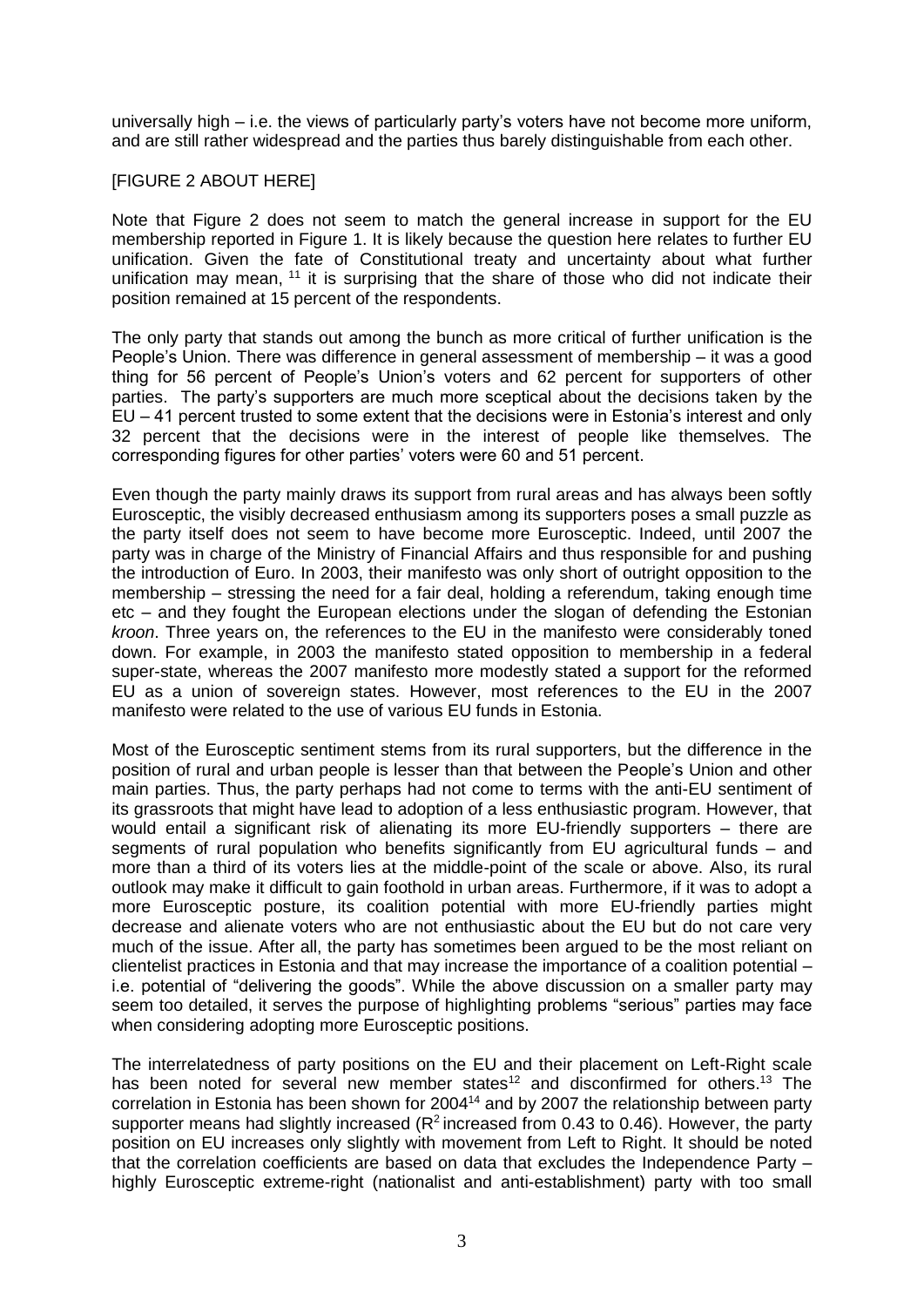electoral support to analyse its voters based on survey data. Therefore, the correlation presumably only holds for larger parties, while on the fringes right-wing Euroscepticism persists. While another rightist party – the Christian People's Party – has been classified as Eurosceptic before,<sup>15</sup> its 2007 manifesto was remarkable in not mentioning the EU at all.

Based on 2007 *Riigikogu* election manifestos<sup>16</sup> a similar picture emerges. Most parties are positively in favour of the EU membership or fully accepted it. However, the EU-related policies were still usually consigned to foreign policy section or under subtitles like "Estonia and world affairs". Most parliamentary parties mentioned responsible or advantageous use of EU funds in Estonia. Four parliamentary parties outlined more detailed policies to be addressed at the EU level. Interestingly, they mostly addressed their "specialist" policy fields. Hence, the market liberal Reform party argued for fighting market distortions and liberalising economies. The national-conservative Pro Patria stressed the need for security and defence cooperation. The Social Democrats emphasised common foreign policy – possibly the legacy of president Toomas Hendrik Ilves who used to be a Social Democrat vice-chair of European Parliament's foreign affairs committee. The Greens underscored sustainability and cooperation in energy policy.<sup>17</sup> The EU policy sections of Centre Party and People's Union (PU) manifestos were limited to references to support of agriculture and structural funds and to a vague mention of the EU enhancing Estonia's security situation. The limited attention to the EU in their manifestos may reflect their less enthusiastic stance on the EU – the two parties have earlier been placed in the softly Eurosceptic camp.<sup>18</sup> Striking was the virtually complete absence of views on EU policy in the manifesto of the Christian Democrats that once was a clearly Eurosceptic party. The Russian Party, the (ethnic Russian) Constitution Party and the Left Party all made favourable if somewhat vague mentions on the EU in their manifestos – the latter welcomed the EU and more integration if it was based on the Nordic model of welfare state (i.e. common tax policy for common social policy). The Independence Party stood out as the only Eurosceptic party before 2007 *Riigikogu* elections. The contrast to the rest was especially strong as it called for leaving the EU and considered the ratification of the Constitutional Treaty by parliament an act of high treason. Its strongly anti-EU rhetoric only managed to mobilise the support of 0.2 per cent of the voters.

Two possible explanations can be given to the mentioned relatedness of EU issues and foreign policy. On one hand, it may reflect inertia – EU used to be "foreign" and despite membership it is perceived as something on a different level. On the other hand, the foreign policy dimension of the EU may be the most important one for Estonian parties and/or one where the new member states have valuable know-how making it possible to yield some influence on policy outcomes. That can most easily be seen with regard to EU policies towards former Soviet republics. On one hand, the politicians from former communist countries have some in-depth knowledge about these countries and on the other hand they may simply care more for the fate of countries like Ukraine, Georgia, Moldova and Belarus – due to historical and mental ties.

# **Impacts on Estonian Party System**

The 2004 European elections were characterised by impressive success of the Social Democrats that has been a modestly strong party but managed to win half of the six seats. Even though polls conducted immediately after the election showed increase in intention to vote for the party in national elections, their success failed to increase significantly their popularity in elections to the national parliament. Even though turnout in European Parliament elections was much lower than in 2007 parliamentary elections (27 and 62 per cent respectively), there were actually more people voting for the Social Democrats in 2004 compared to 2007. Hence, the party's popularity in European elections was mostly due to its relatively favourable views on the EU – survey evidence shows that Eurosceptic voters mere prone to abstain – and the personal popularity of their top candidate Toomas Hendrik Ilves. According to 2004 post-election survey, for two thirds of Social Democrats' supporters, the candidate was more important than the party. The respective figure for other parties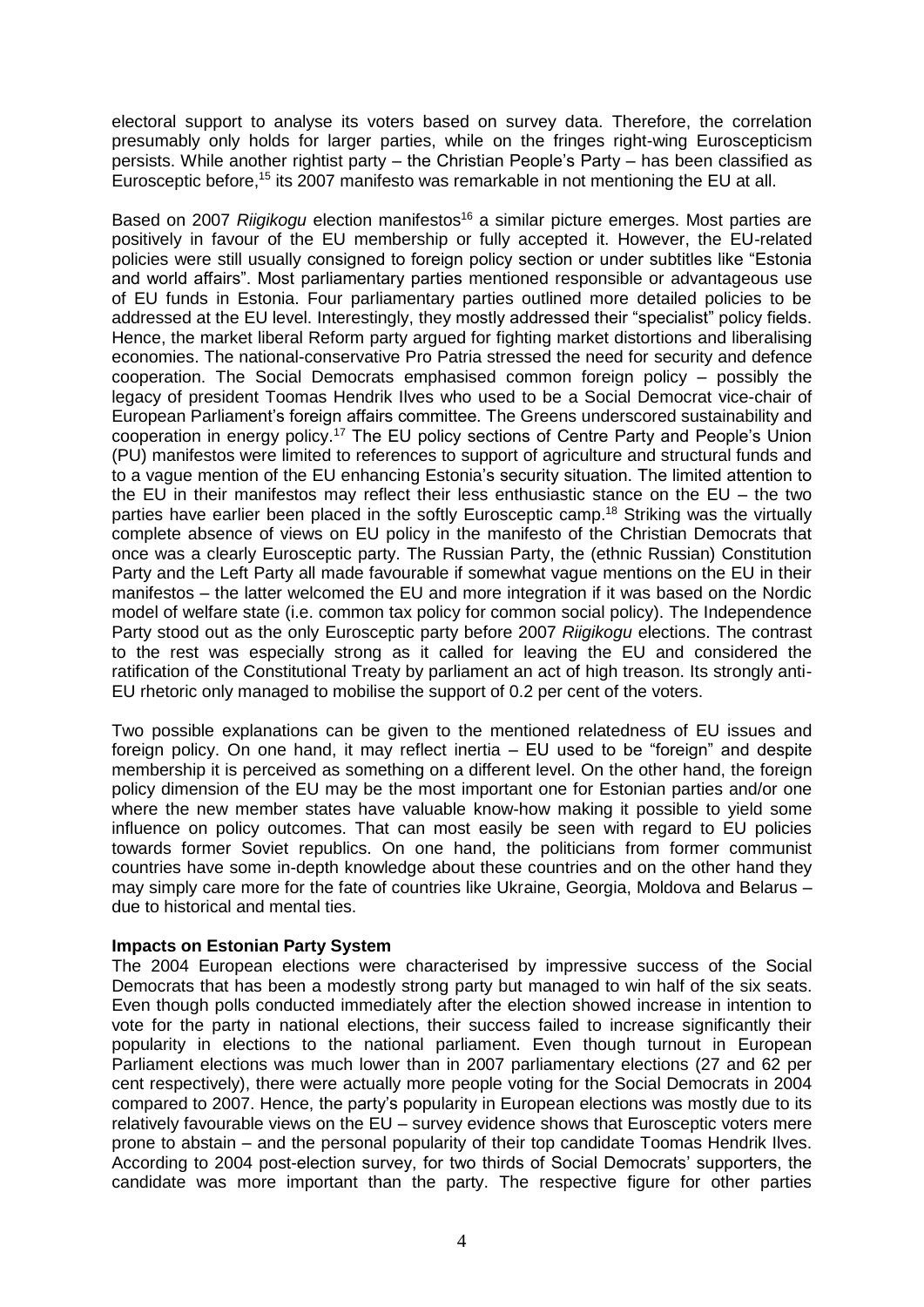contesting the European elections was only 38 percent. It remains surprising that the popularity of Ilves helped to make his party second most popular immediately after the elections. While the later evidence shows that such effects may not be long-lasting, the parties may convert its European success into domestic gains if electoral calendar were to be favourable.

# [TABLE 1 ABOUT HERE]

Beside the substantial increase in the popularity of the Reform Party and the merger of Pro Patria and Res Publica (RP), the major change in Estonian party system between 2007 and 2004 was the entry of the Greens to the parliament (see [Table 1\)](#page-11-0). <sup>19</sup> The initiator of the party, Marek Strandberg contested 2004 European elections with some success, managing to win more than two percent of votes as an independent candidate. While the intent was clear in 2004, the party was officially established in late 2006 and it did not contest 2005 local elections. It is difficult to assess the exact impact of Strandberg's candidacy on the party's success in parliamentary election, but to a degree it was certainly positive. On one hand, it was a test for the upcoming party; on the other, it provided the Greens with some useful and relatively cheap media coverage.

One effect of European Parliament election is that as an additional event it provides parties with opportunities to raise their profile and poses risks – for instance to make costly mistakes in campaigns. On the other hand, it is known from electoral system research that different rules *per se* shape party systems. In particular, it is well-established that small district magnitude – or more exactly effective magnitude – lead to fewer parties and is harmful for smaller parties. An extreme example of that is posed by first-past-the-post systems in United Kingdom and USA, where third parties are strongly underrepresented. Rein Taagepera has proposed a general formula linking magnitude and effective threshold – i.e. rough votes percentage that should grant a party a seat in the parliament:

 $T_e = 75\%/ (M + 1)$ 

where  $T_e$  is effective threshold and M is district magnitude.<sup>20</sup> Note that if legal electoral threshold is used and that is higher than  $T_{e}$ , the former overrides the latter.

In Estonian parliamentary elections, a five percent legal threshold is in use.<sup>21</sup> In European parliament elections, all six MEPs are elected in a single nationwide constituency based on. No legal threshold is used and the magnitude yields an effective threshold of 10.7 percent. Therefore, a party may expect a seat only if it wins the support of slightly more than ten percent of voters. In principle, such a system should benefit larger parties at the expense of smaller ones. Besides this mechanical effect, parties that fail to win seats may risk falling victims to the psychological effect by losing credibility as serious contenders for office.

In 2004, the effective threshold worked well, as the last party to win a seat won 10.5 per cent of the vote – that is very close to  $T_e$ . However, large parties in terms of 2003 national elections failed to live up to their earlier performance. Rather, the Social Democrats shrewdly used Ilves's outstanding *foreign policy competence* as a mean to bash competitors in *Pan-European* elections to excel themselves. According to 2003 results they should have failed to win any seats, but managed to get three out of the six. In contrast, RP and PU, that should have won seats according to their 2003 results, failed to win any. The reasons are not of major interest here,<sup>22</sup> but it can be argued that their failure might have accelerated the parties' decline in national politics. While there are certainly many factors at play, it is striking that the main winner of European elections did better in 2007 parliamentary elections than in 2003 while both of the losers in 2004 lost ground later – most notably RP that merged with Pro Patria before 2007 elections.<sup>23</sup>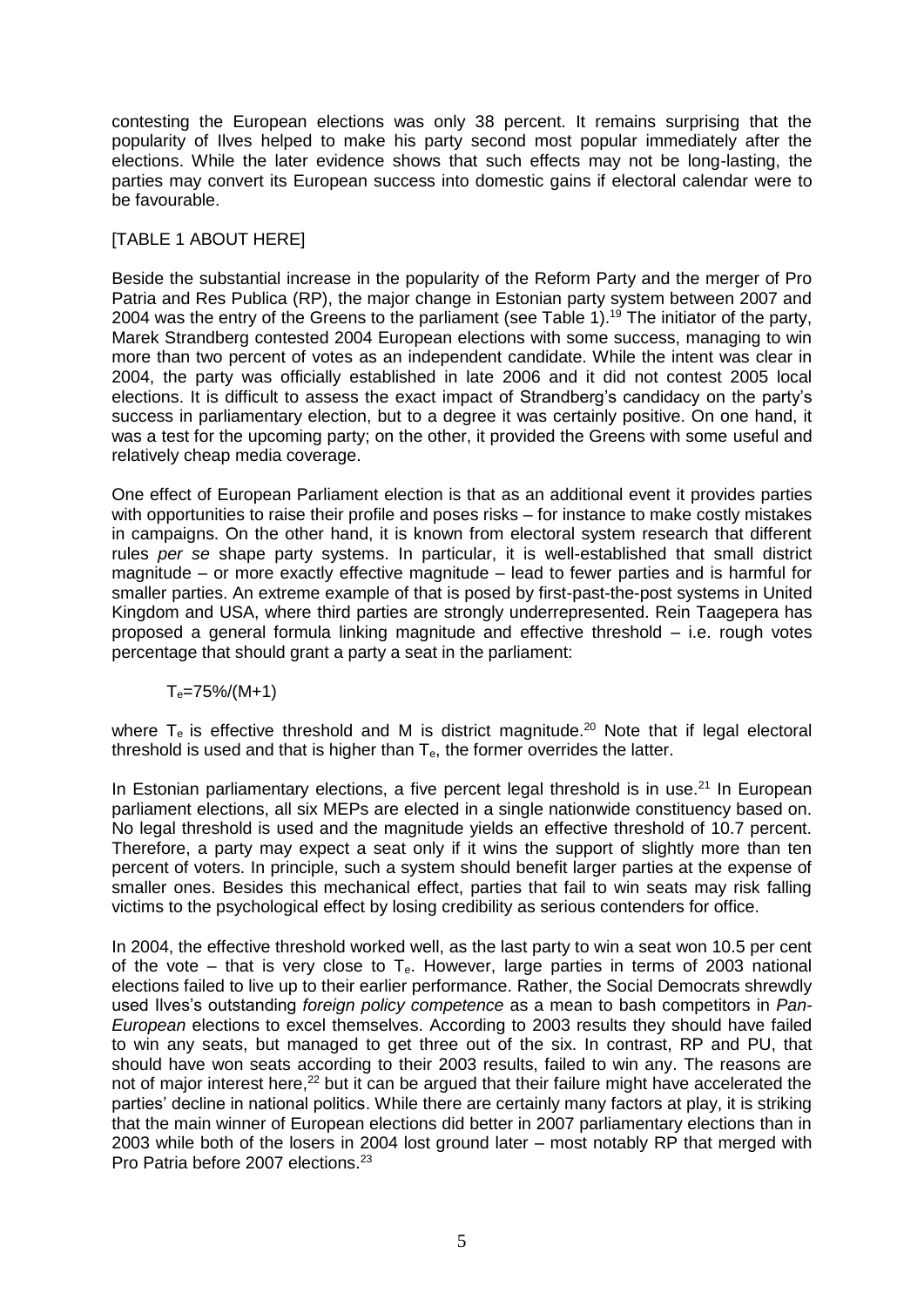#### **Intra-Party Distribution of Power**

#### EU Politicians from Estonia and National Politics

Some of the top politicians who moved to EU positions have remained only marginally active in domestic politics. That is clearly the case with the Estonian commissioner Siim Kallas, who has at times voiced his views on current issues, but mostly from a broad perspective and cautiously on a non-partisan basis. The involvement of MEPs in Estonian politics varies. Some are occasional contributors to Estonian media, while others are less active and tend to focus more on pan-European rather than domestic issues. It remains to be seen whether Estonia would see a return of EU politicians to domestic politics, for example, when the terms of the present European Commission and European Parliament come to an end in 2009.

At the time of writing, there has been a single but dramatic return from the European Parliament to national politics. Toomas Hendrik Ilves was the top candidate of Social Democrats in 2004 European Parliament elections who managed to win almost a third of all preference votes and stood behind the remarkable success of his party. In 2006, he stood down and was elected the president of Estonia – somewhat surprisingly as the incumbent Arnold Rüütel was deemed to have very good chances even five months before the elections.<sup>24</sup> There are two main factors behind his success. First, the anti-Rüütel parties<sup>25</sup> had learned their lessons from 2001, when the lack of cooperation impeded presenting a common candidate to oppose Rüütel – who was controversial as he had held several high offices during the communist era. In 2006, the screening process of alternative candidates for the presidency resulted in singling out of Ilves and former parliamentary speaker Ene Ergma who were presented as candidates in consecutive rounds in the parliament.<sup>26</sup> Secondly, the European Parliament elections may have given a boost to Ilves's chances. The European elections were advantageous for two reasons. On one hand, he would have never received that much publicity and that many votes in national elections. On the other hand, his qualities as a candidate – excellent record as an ambassador to the US and foreign minister – clearly stood out better in the context of *international* than *national* elections.

One can argue that Ilves was a well-respected politician already before 2004, often ranking high in polls on most popular politicians. Thus, his impressive success in European elections might not have contributed crucially to his later successful bid for presidency but both might have resulted from his popularity. However, most of the well-respected never become serious and successful contenders for presidency and the sequence of events hints at European elections keeping Ilves constantly in the picture. If the European elections did not take place, he did not contest them or was not as successful, Ilves would have likely remained a former foreign minister and the former leader of a medium-sized party. This counterfactual argument highlights the potential role European elections may have played in helping to secure the presidency for Ilves.

# [TABLE 2 ABOUT HERE]

The status of MEPs and EU-specialists among Estonian parties has been moderately high. As of July 2007, four of the six Estonian MEPs (see [Table 2\)](#page-12-0) are board members of their respective parties. Katrin Saks was elected vice-chair of the Social Democrats in May 2005. The status of EU-specialists is also marked when looking at the composition of Estonian parliaments' EU Affairs Committee (EAC) – four out of its fifteen members were deputy leaders of their parties and further three were board members as of July 2008.<sup>27</sup> Yet, these figures do not show an increase compared to the composition of EAC in 2003, when the twelve members included a party chair, a vice-chair and four additional party board members. Also, party board membership in 2008 was virtually equal among EAC members and MPs in general (47 and 48 percent).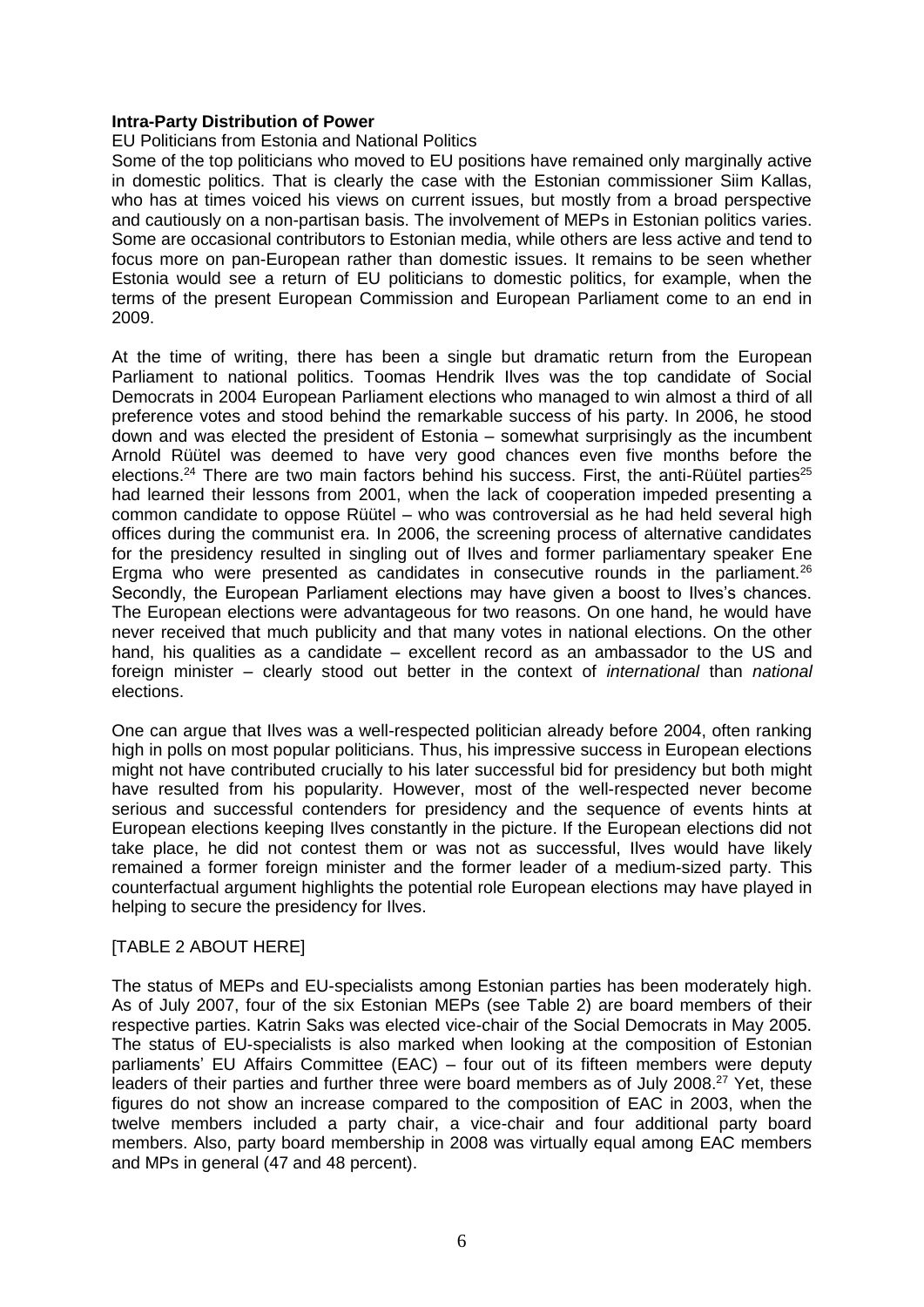When we look at the issue from the perspective of party boards, the European Policy Specialist (EPS) hardly dominate within them. In fact, given the relatively large number of parties, it would even theoretically be difficult for the EPSs to have a strong position on party boards. Large number of parties in a country leads to high fractionalisation of the parliament and EAC and can also lead to fractionalised cabinet and delegation to the European Parliament. Smallness of a country, on the other hand, means that the parliament, its EAC and delegation in the European Parliament have fewer members compared to larger countries. Even though the decision making bodies of political parties may be smaller in a similar fashion, their average size in Estonia still is 18 members. Given that, the absolute imaginable share of MEPs among board members would approach 50 percent – only if a single party managed to win all Estonian seats. Hence, there are sheer numerical constraints on the overall influence of MEPs in party structures, complemented by physical factors such as the distance of Brussels and Strasbourg from Tallinn and only modest frequency of air traffic to Brussels.<sup>28</sup> The more realistic mean conceivable maximum percentage of board seats held by EPS (based on real number of MEPs and EAC members) is 20 – from 5 in the PU to 33 in the Reform Party – depending on the number of MEPs and EAC members the party has. In reality EPSs make up on average 10 percent of party boards – between 0 in the Greens and 17 percent in Pro Patria & RP. When we add to the figures cabinet ministers  $-$  often the key EU policy makers in their areas  $-$  the maximum figure increases to 40 percent in the Reform Party. At the same time it is highly questionable that ministers attend board meetings with their EU hats firmly on. Hence, while EU-related positions often tend to be occupied by high-profile members of the party, *the law of small numbers* precludes the party boards to be dominated by EPSs.<sup>29</sup> As the number of MEPs is very limited, policy areas covered in terms of European Parliament Committee membership are few. It is striking that there are no full members (i.e. only substitutes) from *any Baltic country* in three committees. Therefore, it would be unrealistic to expect active engagement in EU-level policy formation in many (or even most) areas in most political parties. Explicit positions on EU issues are taken only occasionally and the issues are usually dealt with on an *ad hoc* basis. The Foreign Policy Board of Pro Patria & RP constitutes a partial exception as it is a permanent body dealing with EU-related policies but as its name gives away, the EU only takes a second role to other foreign affairs topics.

Four Estonian MEPs were involved in a controversy after 2007 parliamentary elections as they ran as candidates in national elections. According to the rules of the European Parliament the two posts cannot be held concurrently and the four publicly stated that they had no intention to take up the seats. All four won considerable amount of votes – for example, the Social Democrats' candidates accounting for 7.5 percent of the party's total vote. Three of the MEPs were successful in their "bid" for a seat but refused to take an oath. However, it was impossible to renounce a seat without taking it up first, but after taking an oath *Riigikogu* would have been required to ask the European Parliament to terminate their mandates. The issue ended up in the Supreme Court, that more than five weeks after elections terminated their mandates. As the first sitting of the newly-elected parliament was delayed by more than a month, the affair gained substantial adverse publicity and the integrity of the MEPs was questioned in national press. While the affair likely did some harm for the public image of Estonian MEPs, running in national elections without intent of taking up the seats cannot be ruled out in the future. <sup>30</sup> Thus, the MEPs may interfere in national politics also "from afar" even if the 2007 scandal will leave bitter trails, other means of employing MEPs for the benefit of their parties may be invented. To conclude, party elites leaving for Europe may not be completely lost for small country politics. Still, they often leave behind vacancies – for instance, party leadership – that are filled by people who are different, and the importance of personalities in Estonian politics should not be underestimated. Furthermore, as Ilves has shown, they may return in style or exert influence on domestic party competition.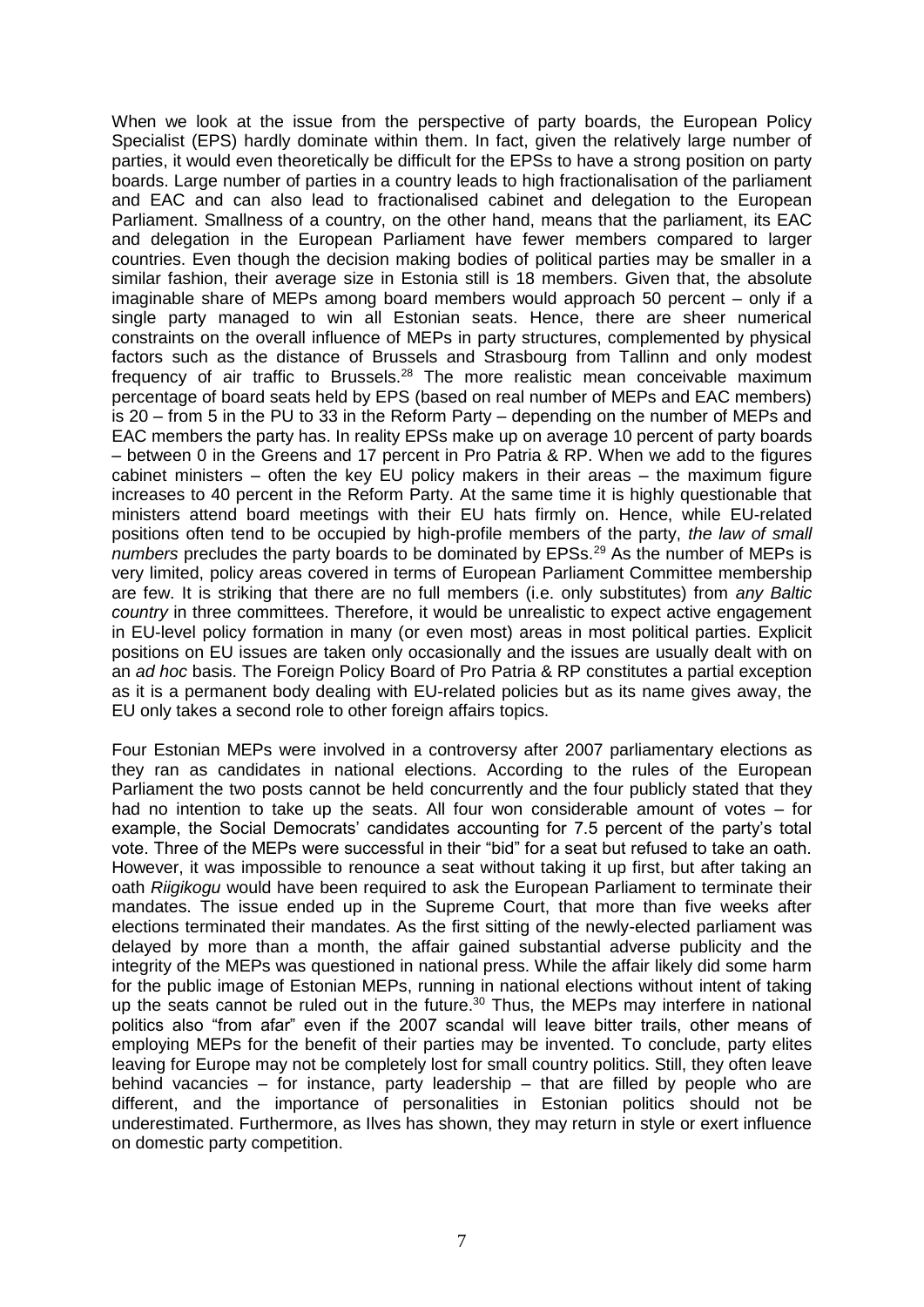It is interesting to note that among nine Latvian MEPs there are several party leaders who are very active in national politics. Roberts Zīle was elected the chairman of TB/LNNK (For Fatherland and Freedom/Latvian National Independence Movement) in December 2006. In November 2007, he was strongly challenged by his fellow MEP Ģirts Valdis Kristovskis – who narrowly lost and left the party in February 2008 becoming one of the two main initiators and at the time of writing a deputy leader of a new political party (Civil Alliance). In addition, MEP Tatjana Ždanoka is one of the three co-chairs of PCTVL (For Human Rights in United Latvia).

#### European Party Affiliations

[Table 2](#page-12-0) listed the European affiliations of Estonian political parties alongside their representatives at the European Parliament. Parties that contested 2007 parliamentary elections have clear affiliations with European parties with only three exceptions: the nationalist Eurosceptic Independence Party and two ethnic Russian parties. The ELDR group of European Parliament has members of two Estonian parties. Despite a hypothesis proposed in an earlier article on Europeanization and Estonian party system,<sup>31</sup> there is no evidence that the Reform and Centre parties have become closer to each other as a result of sharing the European parliament fraction. On the contrary, the Centre party was dropped from Reform-led cabinet after 2007 *Riigikogu* elections and relationship between the parties was bitter already during the run up to elections, especially after the parties supported opposing candidates in presidential elections. Neither is there any clear evidence of them converging on policies. At the same time, common membership in the European People's Party may have slightly smoothed the merger of RP and Pro Patria in 2006.

Much more dramatic has been the fate of Latvian delegation to the Union for Europe of the Nations fraction, calling into question all arguments about the consolidating effect of common Euro-party membership. In 2004, For Fatherland and Freedom (TB/LNNK) was the big winner of European elections in Latvia with 30 percent of votes (in contrast to only 5.4 percent in 2002 parliamentary elections) and returned four members to UEN fraction. However, by 2008 they had no less than three different partisan affiliations – Roberts Zīle remained in TB/LNNK, Ģirts Valdis Kristovskis and Inese Vaidere had defected to newly established Civil Alliance while Guntars Krasts remained independent for the time being.<sup>32</sup> The membership in Euro-parties has been perhaps more significant and visible in case of parties not themselves represented in the European Parliament and *Riigikogu*, such as the Greens, the Left Party and Christian Democrats. As emerging or marginal parties, they have attempted to make use of their European contacts to acquire significance in national politics by signalling their feasibility as a party.

The role of the Greens has been particularly interesting. Although left out halfway through the 2007 coalition negotiations, they were closer to the government than to the rest of opposition parties. That was best exemplified in Marek Strandberg's witticism that as parts of the government manifesto were proposed by Greens, the party was rather in "deposition" than opposition.<sup>33</sup> The Greens have liaised between the Estonian government/parliament and European Greens–European Free Alliance (EG-EFA), notably following the rioting in April 2007 after the relocation of World War II memorial. While the European Parliament condemned the Russian over-reaction to the events and the blockade of Estonian embassy in Moscow, the fifth largest EG-EFA fraction had some initial reservations.

At times, the Left Party has stressed its membership in European Left Party to raise its domestic profile. During the 2007 parliamentary election campaign, the Christian Democrats<sup>34</sup> used a prominent reference to European Christian Political Movement (ECPM) in its outdoor posters and web-site. Estonian Christian Democrats have been rather active in the movement that does not have a group in European Parliament, but is represented there by one of its member parties (the Dutch ChristenUnie). Its conference in 2005 took place in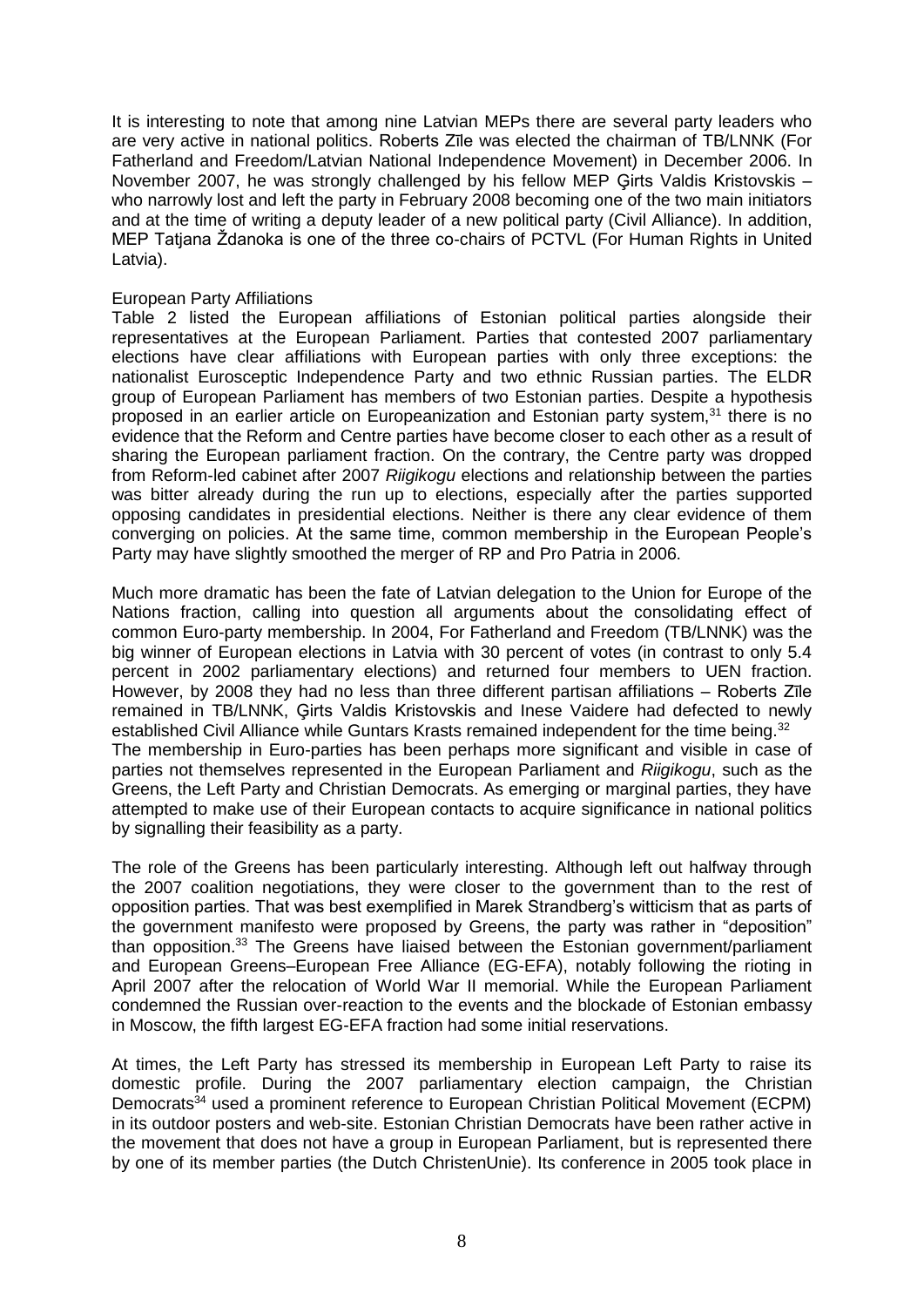Tallinn and Peeter Võsu of Estonian Christian Democrats served at the time as the president of the movement.

# **Policy Constraints: The Case of the Euro**

In this section, we consider the issue of the Euro. The requirements for its introduction could pose a "new conditionality" – following the "old conditionality" of Luxembourg criteria – that restricts policy options governments and political parties are able to pursue. In a nutshell, it is argued that as the date of introduction of the common currency is partially at the discretion of national governments, the political parties may have opted for short-term electoral benefits partly at the expense of early introduction of the Euro.<sup>35</sup> Furthermore, as inflation level (that has been the only obstacle to the introduction of Euro) depends on many factors, most of which are not easily influenced by policy decisions.

For a long time, Estonia aimed to join the Euro-zone from 2007.<sup>36</sup>. The deadline was in power well until early 2006, was extended to 2008 by May and reference to exact "€-day" was eventually dropped from the National Changeover Plan in October 2006. The only reason behind the delay was the fact that Estonia failed to comply with Maastricht inflation criterion. While the country has ran budget surplus rather than deficit for years and it easily satisfies the government debt criterion, it has been struggling with the inflation criterion. Since 2004, the inflation rate has been constantly higher than the Maastricht reference value.<sup>37</sup> Major contributors to high inflation levels have been fast increasing GDP – boosted by low European interest rates that has substantially increased borrowing from abroad – and increase of energy prices (see [Table 3\)](#page-12-1).

#### [TABLE 3 ABOUT HERE]

The criteria for joining the Eurozone can be considered to be a "new conditionality". Before accession, introduction of *acquis communautaire* in national legislation was a major constraint on government policy and more indirectly on party programs. Thus, constraints were there already some time before Estonia acceded to the EU. Joining the union was by no means inevitable, and failure to do so might even have appealed to the Eurosceptic sections of population, but in general governments and political parties would have faced serious electoral repercussions for failing to become an eligible candidate or failing the accede the EU. Furthermore, the diversion of investments resulting from it might have been fatal both to country's economics and consequently to its government. All in all, despite significant levels of Euroscepticism, Estonia and other pre-2004 accession countries, the governments could not really risk being left out as any electoral benefits could have hardly overweighed the negative consequences. Thus the "elite consensus"<sup>38</sup> was in large part a very calculated position.

The issue of the Euro is in some ways similar to the one of accession – joining the EMU has been a stated aim of all governments and most political parties have not voiced significant objections to it. As later membership in the EMU was a precondition of joining the EU, the five macroeconomic criteria<sup>39</sup> can be considered to constitute remarkable constraints on the aspiring countries' economic policies. However, some significant factors make the Maastricht criteria less of a constraint than initial joining of the EU was.

First, the deadlines for joining the EMU have been somewhat vague and as governments have nowhere near complete control over the criteria – especially the inflation – delays are understandable. At the same time, there is no strict proscription on all policies that may increase inflation and thus possibly delay the introduction of Euro. While successive governments have adhered to fiscal discipline and very modest public debt burden, the tax policies have not always been anti-inflationary. Thus, despite the imminent threat of overheating of economy, successive governments have continued with personal income tax cuts even though it adds its share to inflationary pressures.<sup>40</sup> While the magnitude of its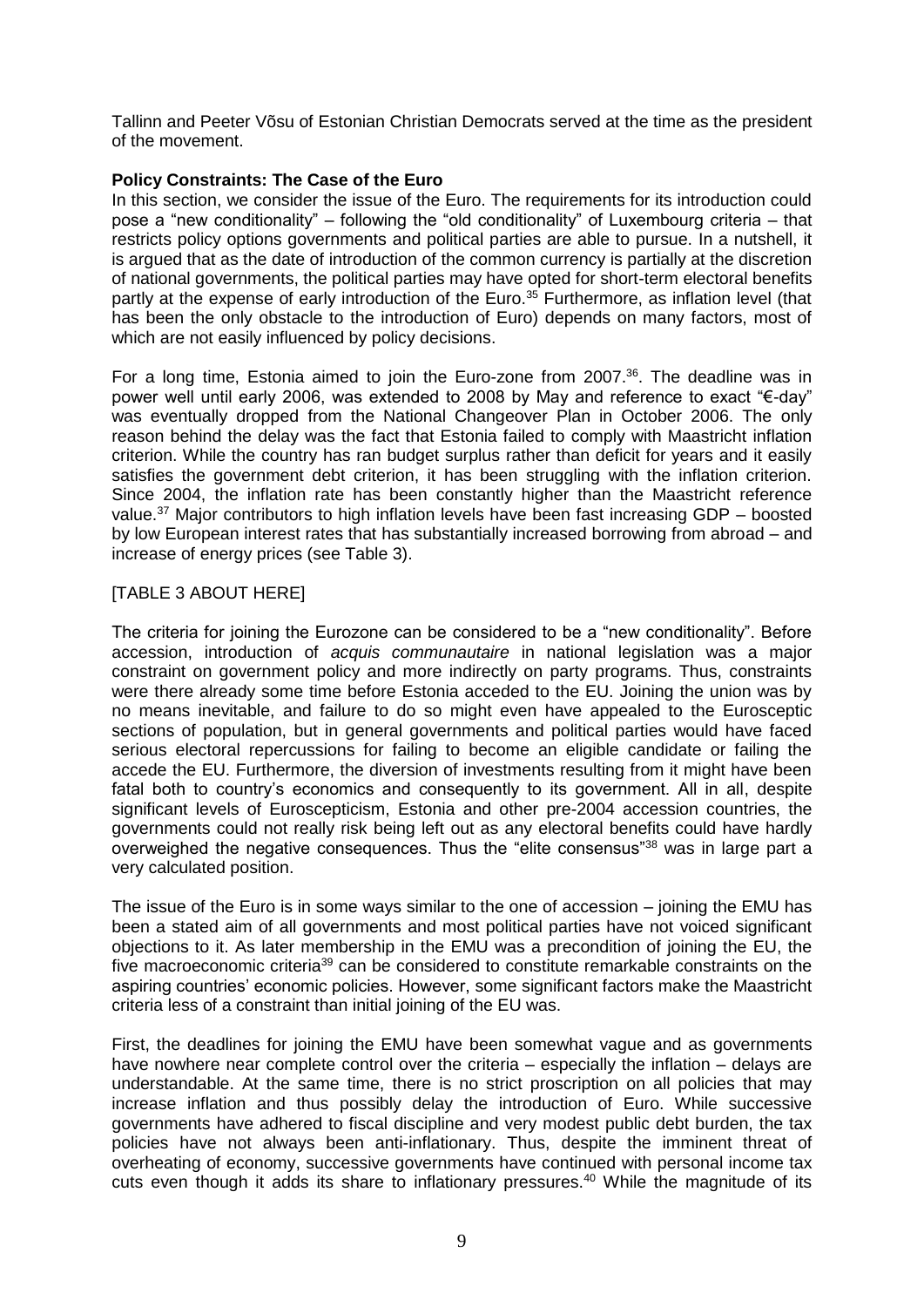actual effect can be debated, it shows that even if governments may be dedicated to sound macroeconomic policies, electoral pressure may lead them to make certain concessions. The issue of harmonizing excise taxes to the EU standards is also indicative. The Accession Treaty had foreseen a relatively slow timetable for bringing the Estonian excise taxes in line with the EU minimums. In 2006, joining the EMU became less and less likely as inflation was clearly over the Maastricht reference value and overheating of Estonian economy loomed, IMF suggested bringing the increases in excises on fuel, electricity, alcohol, and tobacco forward so as to take their inflationary pressure off the years when EMU-compatible inflation level would have been possible to attain.<sup>41</sup> However, during 2006, the government ruled out early increases, only to go forward with them in spring 2007 – evidently after the electoral pressure had gone off. There is no reason to believe that the government was not sincerely committed to the early introduction of Euro. That objective was simply counterbalanced by the fear of very likely backlashes in popularity shortly before parliamentary elections. The weak popular support for the introduction of Euro (see [Figure 1\)](#page-13-0) did not raise the attractiveness of IMF's proposals.

Remarkably, during the 2007 election campaign, the delay in the introduction of Euro was a minor object of debate. Only Taavi Veskimägi – former Minister of Finance and at the time chair of  $RP -$  criticised the government for not taking the deadlines seriously enough. However, the rest of the newly-merged Pro Patria & RP did not echo the criticism. Other parties did not much mention of the issue – presumably because of the modest support for introduction of the Euro among the population. Also, the inflation level was related to racing economic growth and no political party dared to criticise directly the macroeconomic policies that had brought it about as they all wished to capitalise on their presumable role in granting for instance the 14 per cent average pay rise in 2006.<sup>42</sup>

The argument may understate the importance of Maastricht criteria in constraining national policy options. Indeed, the bringing forward of excise increases can only be explained in terms of EMU conditionality and cannot be explained well in terms of national political or even economic dynamics. While the range of economic policy options may not narrow if inflation becomes much easier to control or Maastricht targets gets unattainable for objective reasons, one can reasonably expect the Euro issue to become more prominent in 2011 parliamentary elections. At the time of writing, 2011 is the new intended deadline and any failure will likely be taken into account when assessing government performance by the electorate. Even if the support for Euro will not increase significantly the unpopular excise increases will seem less justified if it would not be introduced. Even in the eyes of €-skeptics, the government may lose credibility if it fails to achieve the set objectives. The conditionality is real and the issue of Euro will likely become more stressing -- the above discussion merely highlights the fact that such constraints are always mediated by domestic political considerations such as timing of elections and popular position on particular issues.

# **Conclusion**

This article demonstrates the intricate nature of EU membership's effect on Estonian party politics. On one hand, there is certainly something out there. Estonia takes part in European decision-making and discussions on the future of the EU. That requires the parties to take a stance on European issues at least once in a while. European parliament election with its particular electoral system is a new factor shaping patterns of political competition. A new stratum of EU politicians has emerged who do not necessarily limit themselves to Brussels and may use their high profile for domestic political purposes. All major Estonian parties are to some extent engaged in work of Pan-European parties. National policy options are constrained by EU common policies and rules for member states – in particular EMU membership requirements. The effects may be somewhat fuzzy, but Estonian party politics would be different in the absence of the EU.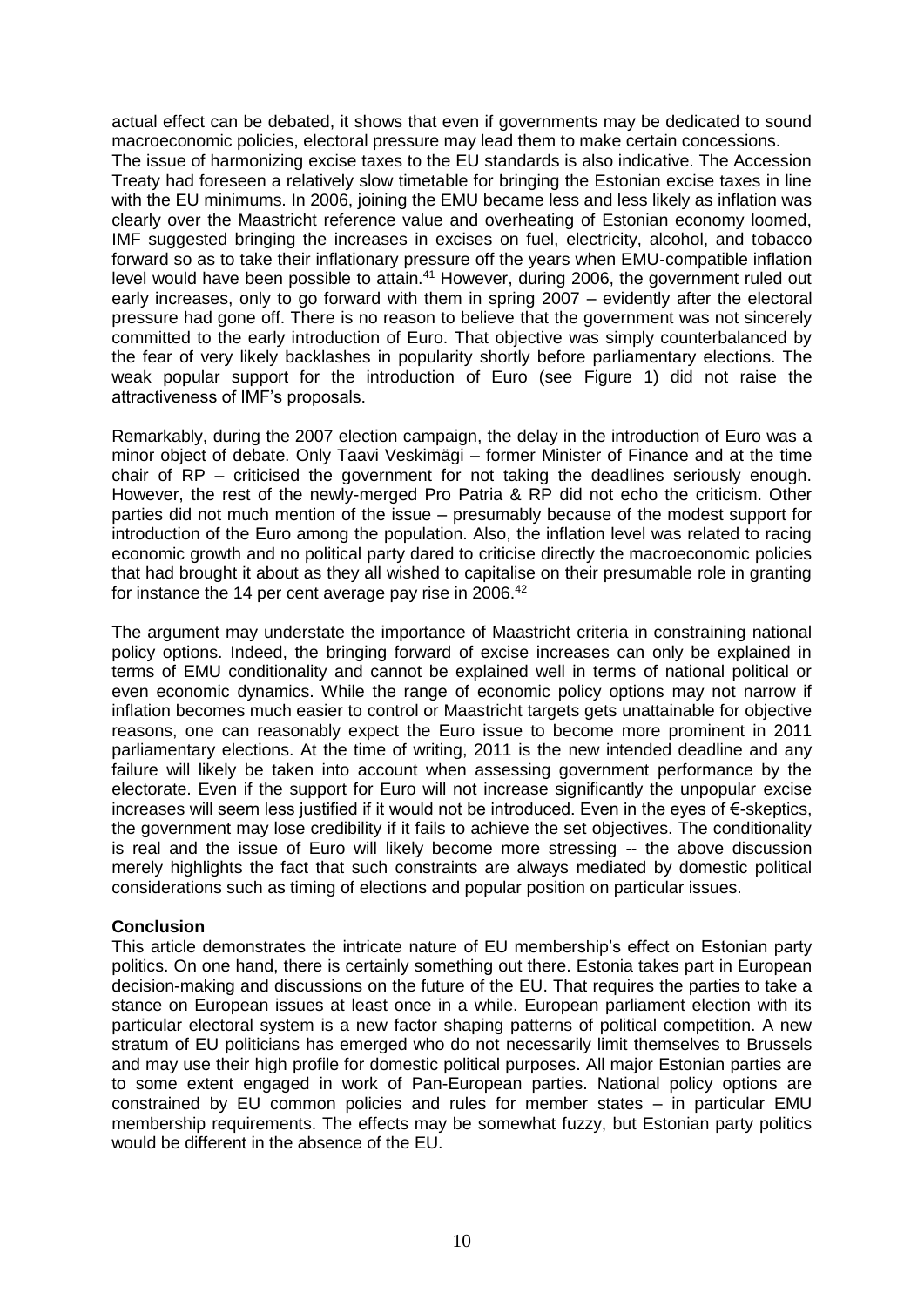However, there is a second side to the story. Estonian parties and the public are not particularly concerned about the EU – its current affairs or its future – reflected by the low standing of these issues in party manifestos. The inaugural European parliament elections had a record-low turnout, focussed more on the experience of candidates than party manifestos and the different pattern of competition there influenced Estonian party system at best subtly and temporarily. The Maastricht criteria put constraints on economic policy options but parties make good use of the feasible range and may even try to expand it  $$ subject to any laxity in the rules and aided by popular ignorance of the issue. Domestic political concerns have remained prevalent, and if the EU has had any effects, it is severely constrained by the inertia of pre-existing patterns of party competition and parties' main preoccupation with their business in Tallinn rather than Brussels.

#### **Acknowledgements**

The author wishes to thank the foreign secretaries of two Estonian parties, Karsten Staehr and participants in ECPR 2007 General Conference panel in Pisa and 2008 workshop in London for helpful advice. The usual disclaimer applies. The surveys conducted by the Department of Political Science, University of Tartu were sponsored by the Targeted Financing Grant 0182573 from the Estonian Ministry of Education and Science.

#### **Tables**

<span id="page-11-0"></span>

| Table 1 Parliamentary and European Parliament Elections in Estonia, 1992-2007 (% votes) |            |              |                 |      |                    |            |  |  |  |  |
|-----------------------------------------------------------------------------------------|------------|--------------|-----------------|------|--------------------|------------|--|--|--|--|
|                                                                                         | Parliament |              |                 |      | European           | Parliament |  |  |  |  |
|                                                                                         |            |              | 1992 1995 1997  | 2003 | Parliament<br>2004 | 2007       |  |  |  |  |
| Reform                                                                                  |            | 16.2         | 15.9            | 17.7 | 12.2               | 27.8       |  |  |  |  |
| Centre                                                                                  | 12.2       | 14.2         | 23.4            | 25.4 | 17.5               | 26.1       |  |  |  |  |
| Union of Pro Patria & RP                                                                |            |              |                 |      |                    | 17.9       |  |  |  |  |
| <b>Res Publica</b>                                                                      |            |              |                 | 24.6 | 6.7                |            |  |  |  |  |
| Pro Patria                                                                              | 22         | 7.9          | 16.1            | 7.3  | 10.5               |            |  |  |  |  |
| <b>Social Democrats</b>                                                                 | 9.7        | 6            | 15.2            | 7    | 36.8               | 10.6       |  |  |  |  |
| People's Union                                                                          |            | $\mathsf{a}$ | 7.3             | 13   | 8                  | 7.1        |  |  |  |  |
| Greens                                                                                  | 2.6        |              |                 |      | 2 <sup>b</sup>     | 7.1        |  |  |  |  |
| <b>Coalition Party</b>                                                                  | 13.6       | 32.2         | 7.6             |      |                    |            |  |  |  |  |
| United People's Party <sup>c</sup>                                                      |            | 5.9          | 6.1             | 2.2  |                    | 1.0        |  |  |  |  |
| National Independence Party                                                             | 8.8        |              |                 |      |                    |            |  |  |  |  |
| <b>Independent Royalists</b>                                                            | 7.1        | 0.8          | $\qquad \qquad$ |      |                    |            |  |  |  |  |
| Estonian Citizen/Better Estonia                                                         | 6.9        | 3.6          | -               |      |                    |            |  |  |  |  |
| Others                                                                                  | 19.7       | 13.2         | 6.4             | 2.6  | 6.3                | 2.3        |  |  |  |  |
| Total                                                                                   | 100        | 100          | 100             | 100  | 100                | 100        |  |  |  |  |

a In electoral coalition with the Coalition Party.

**b** Marek Strandberg as an independent candidate.

<sup>c</sup> Electoral coalition "Our Home is Estonia!" in 1995, Constitution Party in 2007.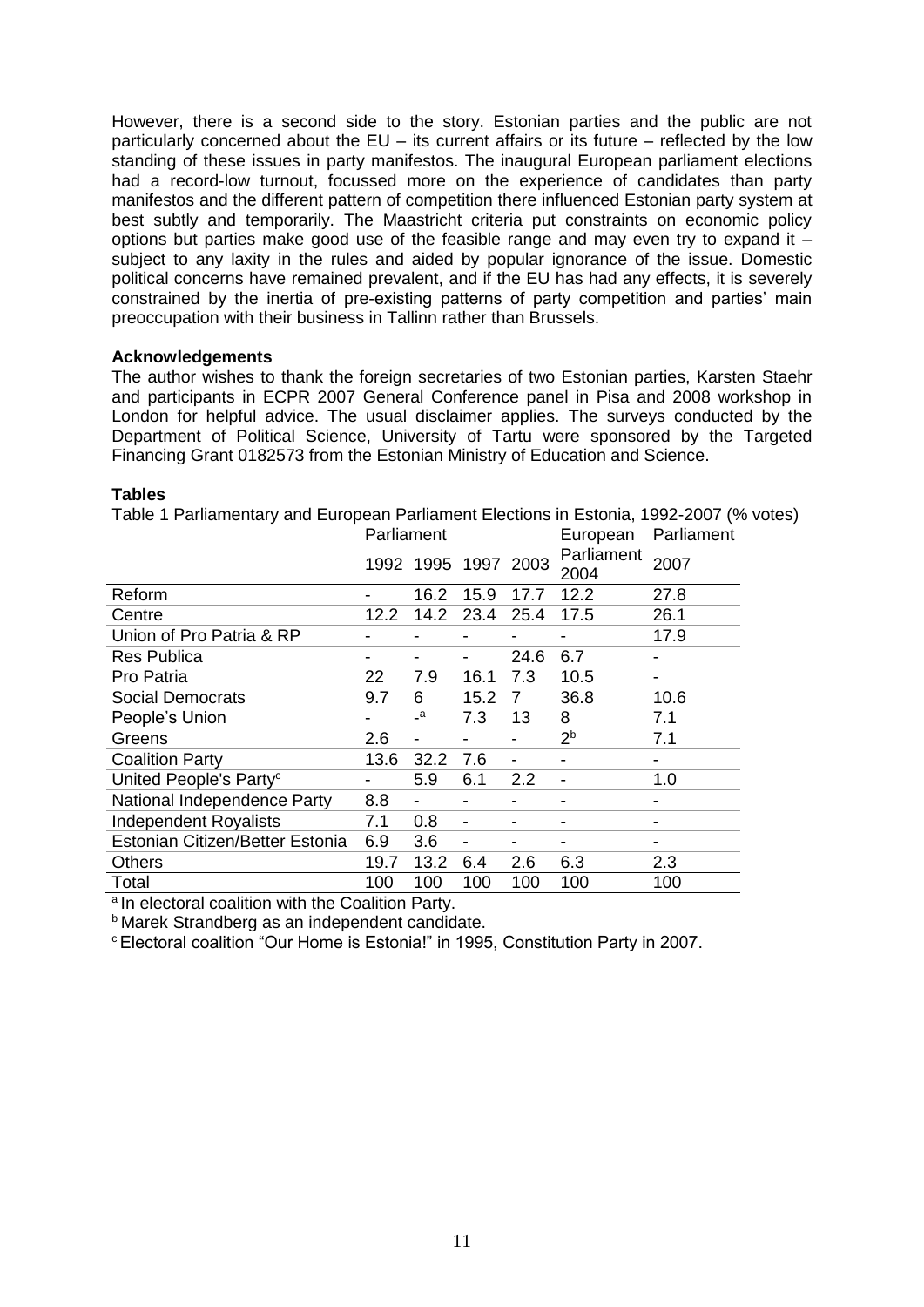<span id="page-12-0"></span>Table 2 MEPs and European affiliation of Estonian political parties

| Party                                   | <b>MEPs<sup>a</sup></b> | European affiliation <sup>b</sup> |  |
|-----------------------------------------|-------------------------|-----------------------------------|--|
| Reform, Centre                          | Toomas Savi (Reform)    | <b>ELDR</b>                       |  |
|                                         | Siiri Oviir (Centre)    |                                   |  |
| Pro Patria & RP                         | <b>Tunne Kelam</b>      | EPP                               |  |
| Social Democrats                        | Marianne Mikko          | <b>PES</b>                        |  |
|                                         | <b>Andres Tarand</b>    |                                   |  |
|                                         | <b>Katrin Saks</b>      |                                   |  |
| People's Union                          |                         | <b>AEN</b>                        |  |
| The Greens                              |                         | EGP                               |  |
| Left Party                              |                         | European Left                     |  |
| <b>Christian Democrats</b>              |                         | <b>ECPM</b>                       |  |
| Independence Party, Constitution Party, |                         |                                   |  |
| <b>Russian Party</b>                    |                         |                                   |  |

 $a$  as of July 2007.

<sup>b</sup> All Europarties are represented in the European Parliament. ECPM is a partial exception, as it does not have its own faction but the Dutch ChristenUnie is a member of Ind/Dem group.

<span id="page-12-1"></span>Table 3 Inflation in Estonia 2002-2006

| Year                                     |     |     | 2003 2004 2005 2006 2007 |     |      |
|------------------------------------------|-----|-----|--------------------------|-----|------|
| GDP growth (%)                           | 7.2 |     | 8.3 10.2 11.2 7.1        |     |      |
| Inflation (%)                            | 1.3 | 3.O | 4.1                      | 4.4 | 6.6  |
| Approximate Maastricht reference 2.8 2.5 |     |     | -3.0                     | 3.O | -3.1 |
| value (%)                                |     |     |                          |     |      |

Sources: World Economic Dutlook Database, http://imf.org/external/pubs/ft/weo/2008/01/weodata/index.aspx, April 2008. Eurostat HICP database, http://epp.eurostat.ec.europa.eu/pls/portal/url/page/PGP\_DS\_HICP (accessed 29 July 2007).

Note: Maastricht reference values are approximations by the author, based on the annual inflation figure for the third best performing member state plus 1.5%.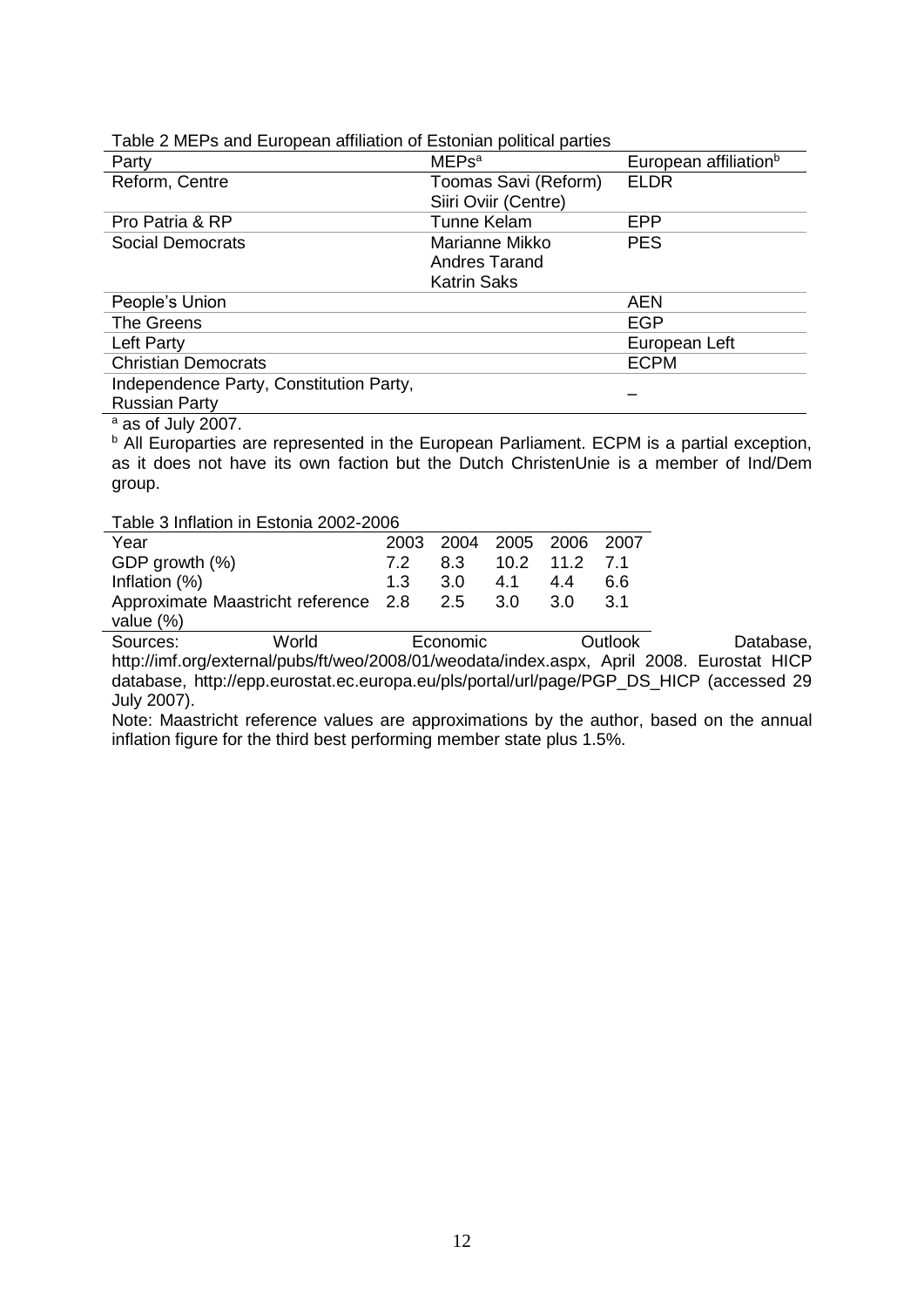<span id="page-13-0"></span>

**Figures** Figure 1 Support for EU membership (% of adult citizens)

Sources: EMOR "Euroopa Liidu seire, Märts 2007," http://www.riigikantselei.ee/doc.php?73266, "Eesti elanike suhtumine ühinemisse Euroopa Liiduga 2003," http://www.riigikantselei.ee/?id=5130, "Üle poole kodanikest on euroliidu vastu," http://www.emor.ee/arhiiv.html?id=556, EMOR "Euroopa Liidu seire, november 2005," www.riigikantselei.ee/doc.php?6256 (accessed 26 July 2007).

Note: Support for the introduction of Euro as a percent of adult population.



<span id="page-13-1"></span>Figure 2 Voter views on further EU integration, 2003-2007

Source: 2004 and 2007 post-election surveys by the Department of Political Science, University of Tartu. The exact wording was: "Some say European unification should be pushed further. Others think that it has already gone too far. What do you think? On this scale, 1 means unification 'has already gone too far' and 10 means it 'should be pushed further'. What number on this scale best describes your position?".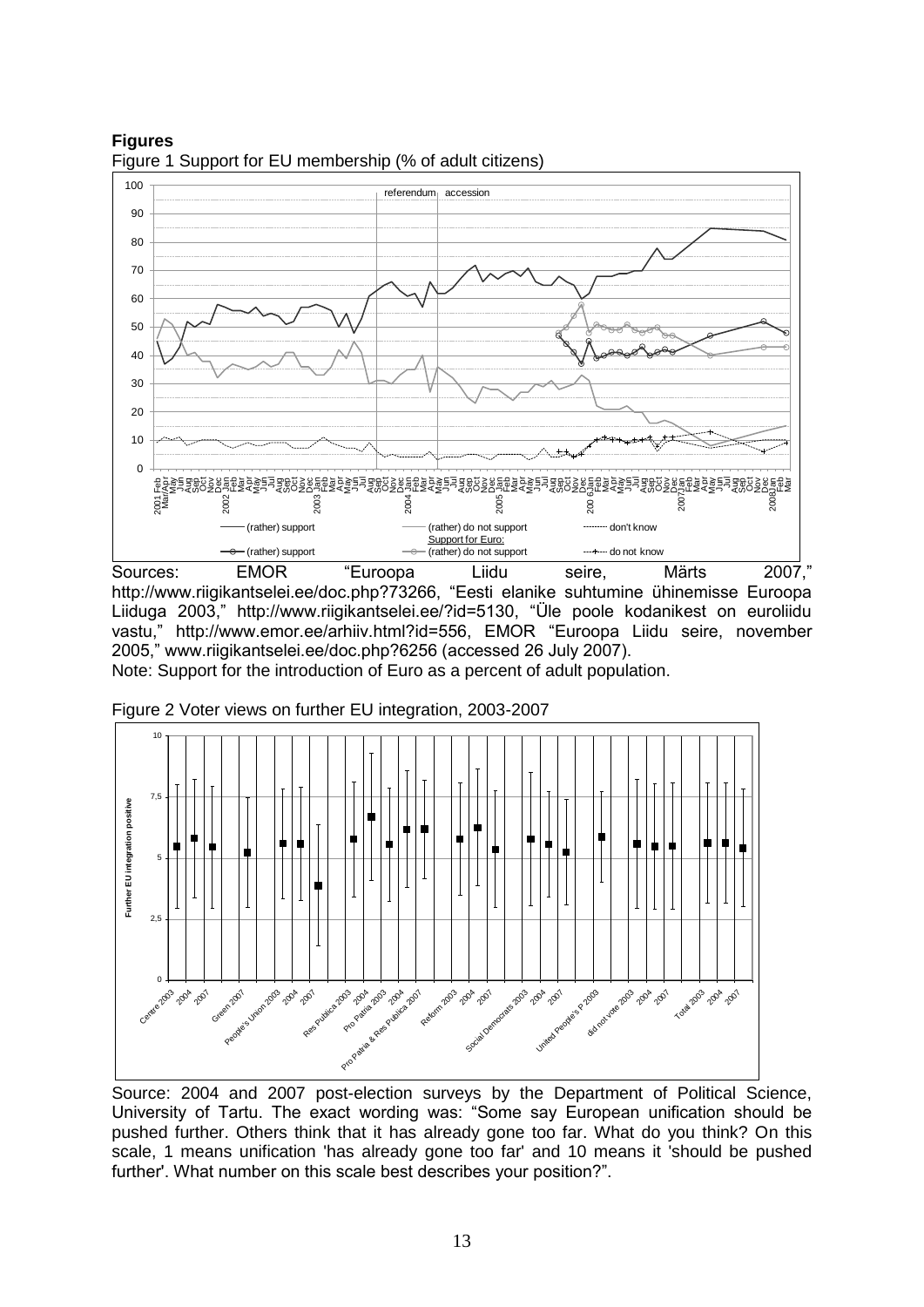Notes: 2003 refers to respondent recollections in 2004, whiskers refer to standard deviation of the mean.

## **Notes**

<sup>1</sup> Peter Mair, 'The Limited Impact of Europe on national party systems', *West European Politics*, Vol.23, No.4 (2000), pp.27-51.

<sup>2</sup> Thomas Poguntke et al, 'The Europeanisation of national party organisatoins: A conceptual analysis', *European Journal of Political Research*, Vol.46 (2007), pp.747-771.

<sup>3</sup> Zsolt Enyedi and Paul G. Lewis, 'The Impact of the European Union on Party Politics in Central and Eastern Europe', in Paul G. Lewis & Zdenka Mansfeldová (eds.), *The European Union and Party Politics in Central and Eastern Europe* (Houndmills: Palgrave, 2006), pp.231-250; Paul G. Lewis, 'EU Enlargement and Party Systems in Central Europe', *Journal of Communist Studies and Transition Politics*, Vol.21, No.2 (2005), pp.171-199.

<sup>4</sup> The environmentally controversial oil shale is the basis for Estonian electricity production and exports. There are plans to build a new nuclear plant in Lithuania as a joint venture between the Baltic states and possibly including Poland. Locally based electricity production has been a prominent issue as the Baltic states are not properly linked to the EU electricity grids.

<sup>5</sup> Maurice Duverger, *Political Parties: Their Organization and Activity in the Modern State* (New York: Wiley, 1954).

<sup>6</sup> Similar arguments have been advanced by Mair, 'The Limited Impact' and Mark Blyth and Richard S. Katz, 'From Catch-all Politics to Cartelisation: The Political Economy of the Cartel Party', *West European Politics*, Vol.28, No.1 (2005), pp.33-60.

<sup>7</sup> Robert Ladrech, 'Europeanization and Political Parties: Towards a Framework for Analysis', *Party Politics* Vol.8, No.4 (2002), pp.389-403.

<sup>8</sup> In 2004, the Centre Party was insisting on holding a referendum on the issue, but the issue had been dropped in 2005 coalition agreement between the Reform, Centre and People's Union.<br><sup>9</sup> Fva

<sup>9</sup> Evald Mikkel and Andres Kasekamp, 'Emerging party realignment? Party-based euroscepticism in Estonia', paper presented at ECPR Joint Sessions, Turin, 22-27 March 2002, pp.14-15. Paul Taggart and Aleks Szczerbiak, 'Contemporary Euroscepticism in the party systems of the European Union candidate states of Central and Eastern Europe', *European Journal of Political Research* Vol.43, No.1 (2004), pp.1–27.

<sup>10</sup> The surveys were conducted by the Department of Political Science, University of Tartu  $(N=1606$  and  $N=1008$  respectively).

 $11$  Another explanation is that "further unification" was understood in geographical terms by some – it referred to Romanian and Bulgarian membership in 2004 and to the future membership of Turkey or Croatia in 2007.

<sup>12</sup> The Czech Republic, see Lukáš Linek and Zdenka Mansfeldová, 'The Impact of the EU on the Czech Party System', in Lewis & Mansfeldová (eds.), *The European Union and Party Politics in Central and Eastern Europe,* pp. 20-39.

<sup>13</sup> No relationship found in Lithuania and Slovenia, the inverse relationship in Hungary. See Kjetil Duvold and Mindaugas Jurkynas, 'Europeanization without Party Involvement', pp.107- 127, Alenka Krašovec et al, 'The European Union and Party Politics in Slovenia: An Apparent or Real Impact?', pp.169-189, Zsolt Enyedi, 'Playing with Europe: The Impact of European Integration on the Hungarian Party System', pp.64-85, all in Lewis & Mansfeldová (eds.), *The European Union and Party Politics in Central and Eastern Europe*.

<sup>14</sup> Allan Sikk, 'From "Sexy Men" to "Socialist Gone Nuts": The European Union and Estonian Party Politics', in Lewis and Mansfeldová (eds.), *The European Union and Party Politics in Central and Eastern Europe,* pp.40–63.

<sup>15</sup> Taggart and Szczerbiak, 'Contemporary Euroscepticism in the party systems', p.13.

<sup>16</sup> In few cases, party programs from the same period have been used if election manifestos were not available.

 $17$  It should be warranted that the list of issues is partly a simplification. While the parties stressed those issues slightly more than the others, each of the manifestos had other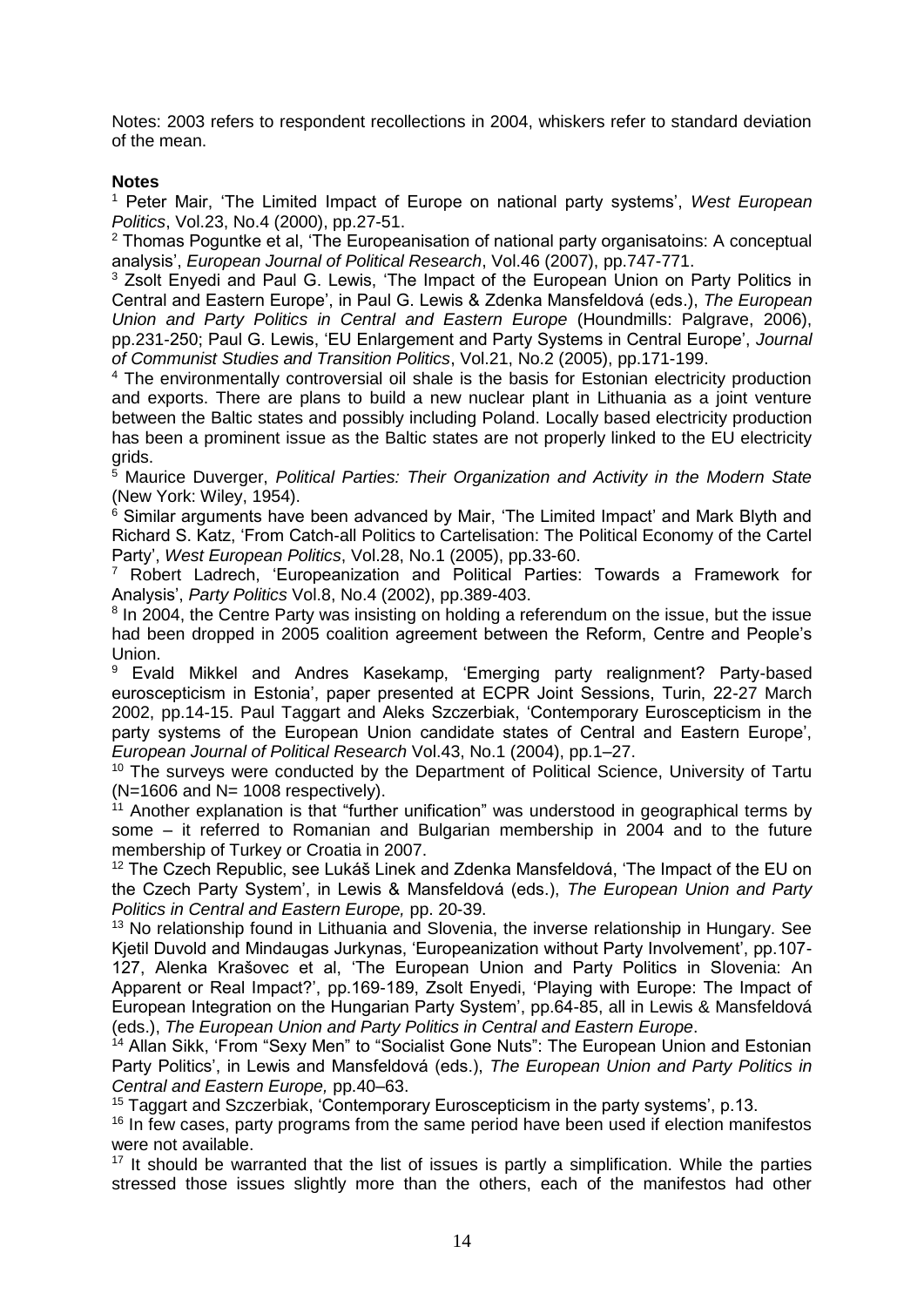references to EU policies and most of the topics listed were also found in manifestos of other parties.

<sup>18</sup> Taggart and Szczerbiak, 'Contemporary Euroscepticism in the party systems', p.10.

<sup>19</sup> The disastrous European elections made things worse for Res Publica that was already losing popularity. The increase in Reform Party's popularity is difficult to link with EU – if only indirectly, as the Prime Minister's party in 2007 was successful in turning the post-accession economic growth into votes.

<sup>20</sup> First mentioned in Lijphart, *Party Systems*, pp.182-183.

<sup>21</sup> The average magnitude at the first tier is 8.4 corresponding to  $T_e=8\%$  but the seats distribution is determined by votes at the nationwide tier of M=101 that would yield a lower  $T_e$ than five percent.

<sup>22</sup> Res Publica was inconsistent regarding its stance on EU compared to referendum on membership. The softly Eurosceptic People's Union might have fallen a victim of the fact that mostly the Euro-enthusiasts participated in the election.

 $^{23}$  In Estonia, parties are not allowed to form electoral coalitions since 1999.

<sup>24</sup> Kai Kalamees, 'Ülekaalukalt suurima toetusega Toomas Hendrik Ilves tõusis rahva uueks lemmikuks üleöö', *Eesti Päevaleht*, 13 April 2006.

<sup>25</sup> Reform Party, Res Publica, Pro Patria, Social Democrats.

<sup>26</sup> The Centre Party also took part in the screenings but left during the process to support Rüütel. It was hoped that some of their MP-s might defect and support Ergma or Ilves. Rüütel was not nominated in the parliament, as he had too little support there. Eventually, Ilves defeated Rüütel by a narrow margin in Electoral College. For more on 2006 elections see Vello Pettai, 'Estonia', *European Journal of Political Research, Political Data Yearbook*, Vol.46, No.7-8 (2007), pp.943-948.

<sup>27</sup> While none of the party chairs were members of the EAC, only two parties (People's Union and the spokespersons of the Greens) had their leaders represented in the parliament – those of other parliamentary parties were ministers (incompatible with the position of an MP) or mayors (Edgar Savisaar, the Centre Party leader, was a mayor of Tallinn).

<sup>28</sup> Four flights a week as of July 2007, five as of October 2008.

<sup>29</sup> Some of the figures in this section might be artificially low. Andres Tarand (Social Democrat MEP) is not a board member but is effectively co-opted as he reports to the board as the head of the party's delegation to the European Parliament. There is also evidence that some members of the Greens' board are engaged in EU-related work even though the party formally has only one EPS. On the other hand, one cannot take granted the expertise of those board members who are formally counted EPSs.

<sup>30</sup> Stepping down before the new parliament convenes was later made possible. High-profile candidates have run in national elections very successfully without taking up the seats before, including the leaders of the two largest parties. Andrus Ansip – the chair of the Reform Party and the prime minister at the time of writing – ran for the parliament twice only to remain the mayor of Tartu, the second largest city in Estonia, in 2003 managing to win almost twice as many votes as any other candidate in the district. Edgar Savisaar – the chair of Centre Party – won twice as many votes as the runner up in his district in 2007 but renounced his seat to become the mayor of Tallinn after realizing his party would be left out of the governing coalition.

<sup>31</sup> Sikk, 'From "Sexy Men"', p. 58.

<sup>32</sup> Gunta Sloga Briselē & Ināra Egle, 'Krasts neizslēdz iespēju pamest politiku', *Diena,* 16 April 2008. An Estonian insider speculated to the author that the Latvian delegation split up because all four MEPs wished to be re-elected but were sceptical about their party's ability to repeat their success. If that was the case, the impact of European elections on party systems may indeed take spectacular forms.

<sup>33</sup> Alo Raun, 'Strandberg: oleme depositsioonis', *Postimees Online*, 23 March 2007.

<sup>34</sup> Formerly the Christian People's Party.

 $35$  In April 2007, 47 percent of Estonians desired the adoption of the Euro as late as possible whereas only 15 percent wished for the adoption as soon as possible, the respective means